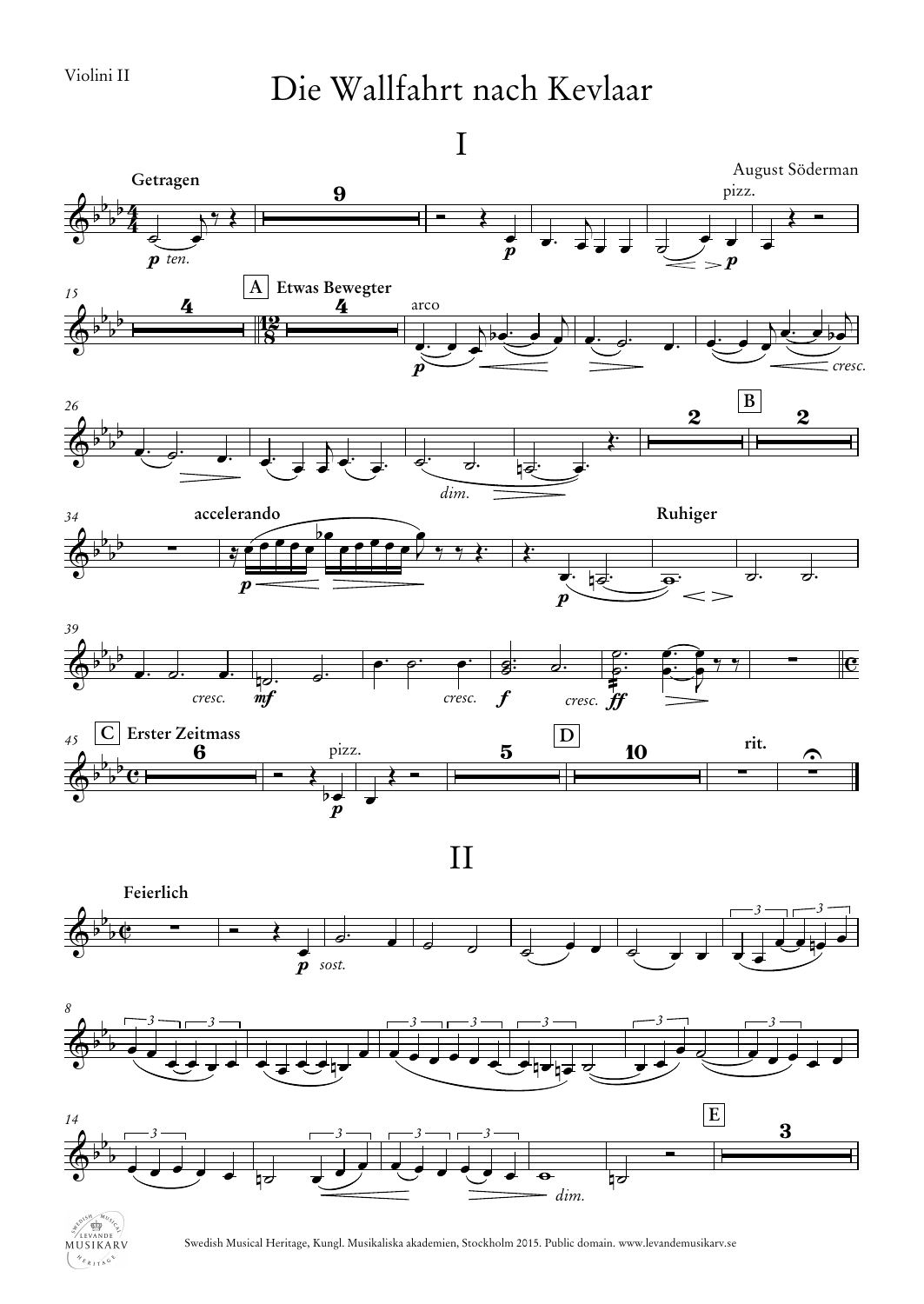Violini II